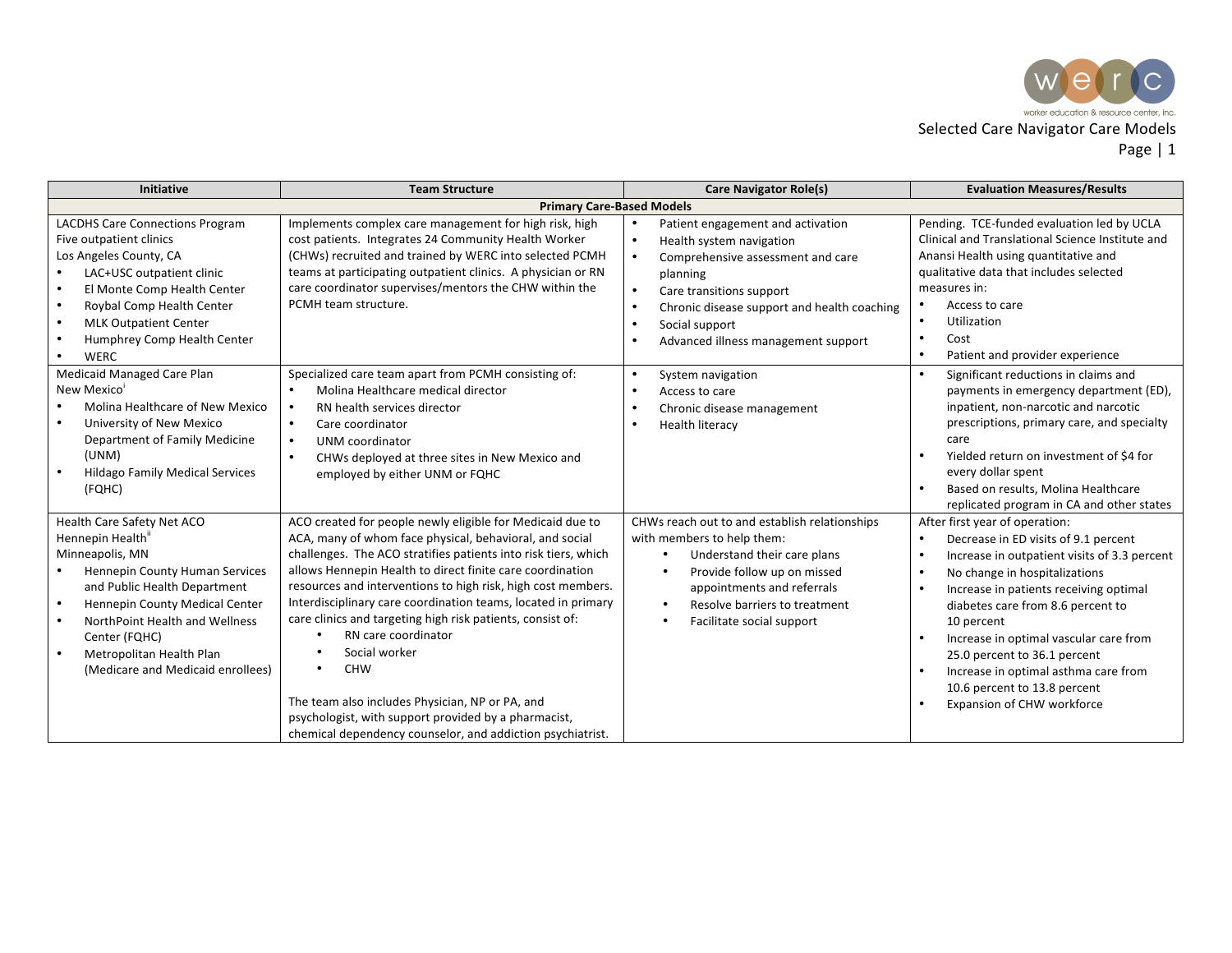

| <b>Initiative</b>                                                                                                                                                                                                                                                                                                     | <b>Team Structure</b>                                                                                                                                                                                                                                                                                                                                                                                                                           | <b>CHW Role(s)</b>                                                                                                                                                                                                                                                                                                                                                                                                                                              | <b>Evaluation Measures/Results</b>                                                                                                                                                                                                                                                                                                                                                                                                                                    |  |  |
|-----------------------------------------------------------------------------------------------------------------------------------------------------------------------------------------------------------------------------------------------------------------------------------------------------------------------|-------------------------------------------------------------------------------------------------------------------------------------------------------------------------------------------------------------------------------------------------------------------------------------------------------------------------------------------------------------------------------------------------------------------------------------------------|-----------------------------------------------------------------------------------------------------------------------------------------------------------------------------------------------------------------------------------------------------------------------------------------------------------------------------------------------------------------------------------------------------------------------------------------------------------------|-----------------------------------------------------------------------------------------------------------------------------------------------------------------------------------------------------------------------------------------------------------------------------------------------------------------------------------------------------------------------------------------------------------------------------------------------------------------------|--|--|
| Nonprofit Safety Net Hospital<br><b>Bronx-Lebanon Hospital</b><br>Department of Family Medicine<br>$(DFM)$ "                                                                                                                                                                                                          | CHWs were integrated into DFM's PCMH to provide care<br>management, because the the nurse case-manager model<br>was too costly and peer support appeared preferable for the<br>patient population.<br>CHWs were supervised by a physician and a CHW<br>administrator.                                                                                                                                                                           | Home visits<br>$\bullet$<br>Coaching on self-management activities<br>$\bullet$<br>Phone outreach and follow up<br>$\bullet$<br>Shared group visits with physician<br>$\bullet$<br>Linking to services<br>$\bullet$<br>Accompany on medical visits<br>$\bullet$                                                                                                                                                                                                 | Among patients with diabetes and other<br>chronic health conditions:<br>$\bullet$<br>ED visits declined by 5.0 percent<br>Hospitalizations declined by 12.6%<br>$\bullet$<br>Yielded return on investment of \$2.30 for<br>$\bullet$<br>every dollar spent<br>CHW position was made permanent<br>$\bullet$                                                                                                                                                            |  |  |
| Safety Net System<br>Southeast Health Center<br>Transitions Clinic <sup>"</sup><br>San Francisco, CA<br>San Francisco DPH clinic<br><b>UCSF</b><br>$\bullet$<br>City College of San Francisco<br>Harbor-UCLA Medical Center,<br>Department of Family Medicine <sup>v</sup><br>Harbor City, CA<br>Lomita Family Clinic | CHW paired with a physician to conduct outreach to<br>released prisoners at various locations (i.e., weekly parole<br>meetings) and connect them with a medical home. No<br>further information on team structure.<br>Hospital-based, university-affiliated family health center<br>within DHS system that implemented grant-funded CHW<br>program combining nutrition education with behavior-<br>change goal setting to address high rates of | CHW provides case management services:<br>Assistance with housing, employment, legal<br>aid, and substance use counseling<br>$\bullet$<br>Home visits<br>$\bullet$<br>Accompaniment<br>System navigation<br>$\bullet$<br>Chronic disease self-management support<br>$\bullet$<br>Health education at clinic, schools, and<br>$\bullet$<br>housing project sites<br>$\bullet$<br>Coordinated patient visits<br>Assisted with physician instructions<br>$\bullet$ | $\bullet$<br>36% increase in average number of new<br>patients seen each month<br>$\bullet$<br>55% of patients attended initial<br>appointment and 77% attended 6-month<br>follow up appointment<br>50% reduction in ED use<br>$\bullet$<br>High levels of patient satisfaction<br>$\bullet$<br>One of 15 best practice case studies on building<br>primary care teams featured in a 2007<br>California HealthCare Foundation report by<br>UCSF's Dr. Tom Bodenheimer |  |  |
| Health Care Safety Net                                                                                                                                                                                                                                                                                                | obesity/diabetes and broader social determinants of health.<br>A physician started the program, shared in training, and<br>supervised the CHWs.<br>Trained diabetes RNs from the Scripps Whittier Diabetes                                                                                                                                                                                                                                      | Helped physicians understand patient<br>$\bullet$<br>population<br>Practice improvement with medical team<br>$\bullet$<br>CHWs are peer health educators providing                                                                                                                                                                                                                                                                                              | Have been several studies documenting the                                                                                                                                                                                                                                                                                                                                                                                                                             |  |  |
| Project Dulcevi<br>San Diego County, CA<br>$\bullet$<br>County of San Diego<br><b>Community Clinics Health Network</b><br>$\bullet$<br>San Diego State University<br>$\bullet$<br>Scripps Whittier Diabetes Institute<br>$\bullet$                                                                                    | Institute lead multidisciplinary care team that provide<br>clinical care and management for FQHC patients. The team<br>includes:<br><b>CHWs</b><br>$\bullet$<br>Registered dieticians<br>$\bullet$<br>Medical Assistants as health coaches<br>$\bullet$                                                                                                                                                                                         | diabetes self-management education                                                                                                                                                                                                                                                                                                                                                                                                                              | effectiveness of clinical, behavioral, and<br>economic outcomes. A randomized trial of<br>only CHW peer education demonstrated:<br>Greater improvements across time in A1C<br>and diastolic blood pressure in<br>intervention group vs. usual care group<br>$\bullet$<br>Significant improvements in A1C and<br>secondary indicators (total cholesterol,<br>HDL and LDL cholesterol) in the<br>intervention group                                                     |  |  |
| <b>Hospital-Based Models</b>                                                                                                                                                                                                                                                                                          |                                                                                                                                                                                                                                                                                                                                                                                                                                                 |                                                                                                                                                                                                                                                                                                                                                                                                                                                                 |                                                                                                                                                                                                                                                                                                                                                                                                                                                                       |  |  |
| <b>Medicaid Fee-for-Service</b><br>Patient Centered Transition (PaCT)"<br>Philadelphia, PA<br>$\bullet$<br>Hospital of University of<br>Pennsylvania<br>Penn Presbyterian Med Center<br>$\bullet$<br>$\bullet$<br>Spectrum Health Services (FQHC)                                                                     | Specialized care team based at two academic medical<br>centers consisting of:<br>Physician<br><b>LCSW</b><br>$\bullet$<br><b>CHWs</b>                                                                                                                                                                                                                                                                                                           | Facilitated discharge plans and care transitions<br>Patient education/activation<br>$\bullet$<br>$\bullet$<br>Social support<br>$\bullet$<br>System navigation<br>Advocacy<br>$\bullet$                                                                                                                                                                                                                                                                         | Intervention patients were more likely to:<br>Obtain post-hospital primary care<br>$\bullet$<br>$\bullet$<br>Report high-quality discharge<br>communication<br>Show greater improvements in mental<br>health and patient activation<br>Intervention patients were less likely to:<br>Have multiple 30-day readmissions<br>$\bullet$                                                                                                                                   |  |  |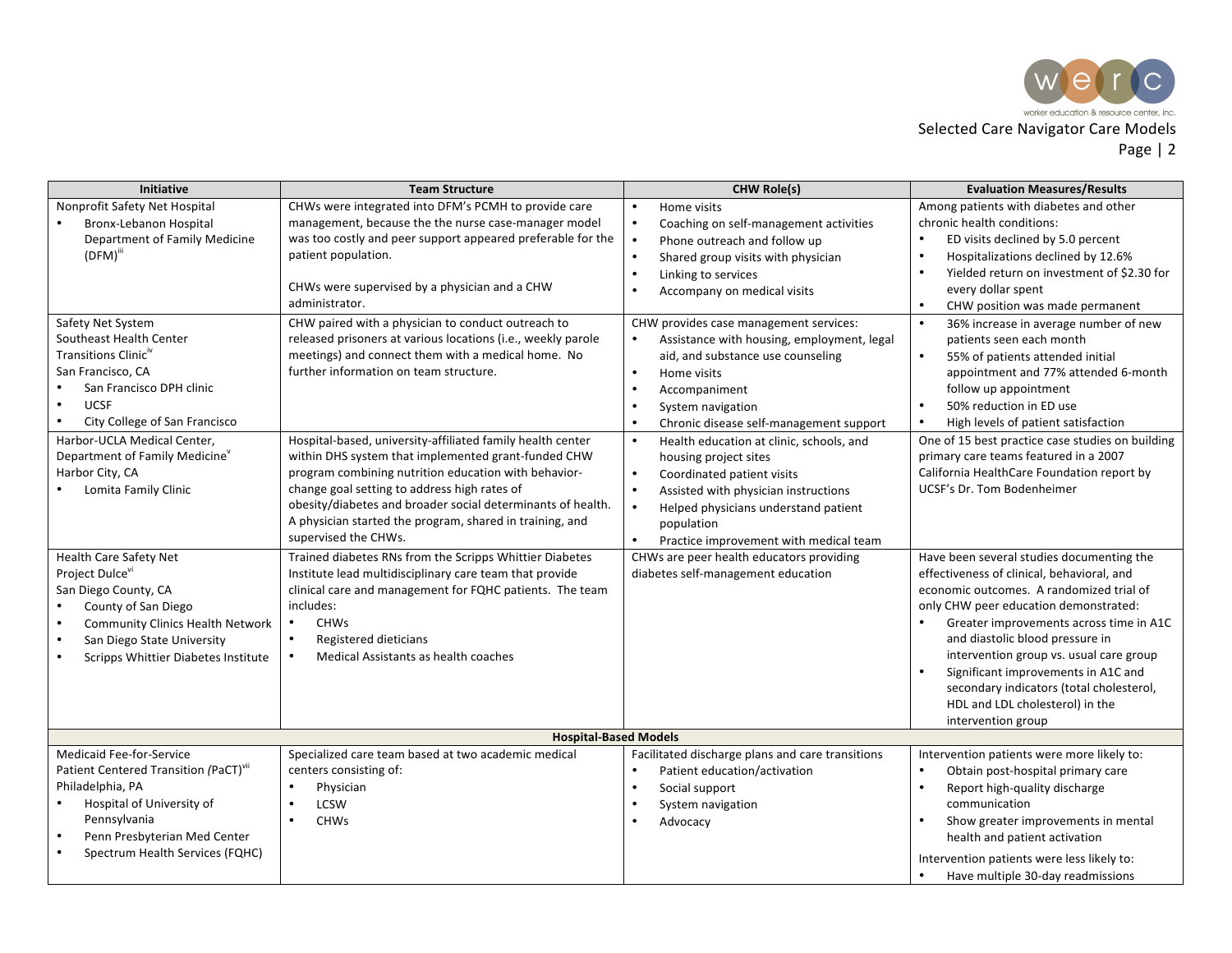

| <b>Initiative</b>                                                                                                                                                                                                                                                                                    | <b>Team Structure</b>                                                                                                                                                                                                                                                                                                                                                                                                                                                              | <b>CHW Role(s)</b>                                                                                                                                                                                                                                                                                                                                                                                                                                  | <b>Evaluation Measures/Results</b>                                                                                                                                                                                                                                                                                                                       |
|------------------------------------------------------------------------------------------------------------------------------------------------------------------------------------------------------------------------------------------------------------------------------------------------------|------------------------------------------------------------------------------------------------------------------------------------------------------------------------------------------------------------------------------------------------------------------------------------------------------------------------------------------------------------------------------------------------------------------------------------------------------------------------------------|-----------------------------------------------------------------------------------------------------------------------------------------------------------------------------------------------------------------------------------------------------------------------------------------------------------------------------------------------------------------------------------------------------------------------------------------------------|----------------------------------------------------------------------------------------------------------------------------------------------------------------------------------------------------------------------------------------------------------------------------------------------------------------------------------------------------------|
| Medicaid Fee-for-Service<br>Hospital 2 Home Project <sup>viii</sup><br>New York, NY<br><b>Health and Hospitals Corporation</b><br>(HHC), Bellevue Hospital<br>Medicaid Managed Care Plan<br>Community Care of North Carolina,<br>Northern Piedmont Community Careix<br>Durham, NC<br>Duke University | Specialized care team based at a public hospital consisting<br>of:<br>Physician<br>$\bullet$<br>Social worker<br>Care manager<br>Housing coordinator<br>CHWs work with various combinations of nurses, social<br>workers, and health educators to serve specific populations:<br>High-risk/high-cost patients: CHWs conduct patient<br>follow up post-discharge as part of treatment team<br>$\bullet$<br>Medicaid managed care support: 7 full-time CHWs are                      | Facilitated discharge plans and care transitions<br>Systems navigation (i.e., access to<br>$\bullet$<br>appointments and mental health/SUD<br>treatment)<br>Home visits<br>$\bullet$<br>Supportive housing placements<br>$\bullet$<br>Follow up with high-risk/high-cost hospital<br>$\bullet$<br>discharges, home visits, and outreach to<br>homebound elders<br>$\bullet$<br>Support for Medicaid managed care, and<br>community health education | 37.5% decrease in inpatient admission<br>$\bullet$<br>10% decrease in ED visits<br>$\bullet$<br>$\bullet$<br>Increase in outpatient visits<br>$\bullet$<br>Medicaid spending decreased by \$16,383<br>per patient<br>$\bullet$<br>Based on pilot results, program was<br>expanded to two other HHC hospitals<br>Decrease in ED and hospitalization costs |
| Durham Community Health<br><b>Network</b><br><b>Community Care Partners</b>                                                                                                                                                                                                                          | employed and work as part of care coordination teams<br>A parallel program targets uninsured patients with 2<br>$\bullet$<br>full-time CHWs and volunteer community organizers                                                                                                                                                                                                                                                                                                     | $\bullet$<br>Identify social/economic needs that might<br>interfere with effective recovery<br>Assists in the treatment plan<br>$\bullet$<br>$\bullet$<br>Mobilizes community services/resources                                                                                                                                                                                                                                                    |                                                                                                                                                                                                                                                                                                                                                          |
| Nonprofit Hospital<br>Healthy Breathing Pediatric Asthma<br>Project <sup>x</sup><br><b>Esperanza Community Housing</b><br>Corporation<br>California Hospital Medical Center<br>$\bullet$<br>(CHMC)<br><b>FQHCs</b>                                                                                   | UniHealth Foundation-funded project based on successful<br>partnership with St. John's Well Child and Family Health<br>Center and other community-based organizations.<br>Esperanza CHWs receive referrals from CMHC ED and<br>Pediatrics. CHWs perform in-home visits to address<br>environmental home health hazards as a result of poor<br>housing conditions over 6-month period. Although not a<br>part of a medical team, CHWs have provided training to<br>CHMC physicians. | $\bullet$<br>Home visits<br>$\bullet$<br>Connect to FQHC medical home<br>$\bullet$<br>Patient education<br>$\bullet$<br>Medication adherence<br>$\bullet$<br>Asthma action plan                                                                                                                                                                                                                                                                     | In cases with 6-month follow up visits<br>completed:<br>64% of families are more knowledgeable<br>about asthma<br>85% of multiple-admission patients did<br>$\bullet$<br>not return to CHMC ED<br>100% of single-admission patients did not<br>$\bullet$<br>return to CHMC ED<br>$\bullet$<br>58% of Pediatric admissions did not return<br>to CHMC      |
| <b>Medicaid Fee-for-Service</b><br>Baltimore, MD <sup>xi</sup><br>University of Maryland School of<br>$\bullet$<br>Pharmacy (UMDP)<br>University of Maryland Medical<br>$\bullet$<br>System<br>MD Medicaid Diabetes Program<br>Other patients/providers<br>$\bullet$                                 | University based-CHW intervention that included:<br>Clinical supervisor<br><b>Volunteer CHW</b>                                                                                                                                                                                                                                                                                                                                                                                    | Provide home visits and phone contacts<br>$\bullet$<br>$\bullet$<br>Teach patients with diabetes and/or<br>hypertension to manage their illness(es),<br>follow therapy and behavioral regimens<br>Maintain visits with a PCP<br>$\bullet$                                                                                                                                                                                                           | 40% decrease in ED visits and 33%<br>$\bullet$<br>decrease in hospital admissions<br>$\bullet$<br>27% decrease in hospital admissions and<br>Medicaid reimbursement<br>$\bullet$<br>\$2,245 average savings per patient and<br>\$262,080 total savings<br>Improved quality of life<br>$\bullet$                                                          |
| Non-Profit Hospital System Contracted<br>to Provide Nueces County's Indigent<br>Health Care Program <sup>x"</sup><br>Corpus Christi, TX<br>Christus Spohn Health System                                                                                                                              | Goal was to link frequent ED users with a medical home and<br>reduce costs<br>4 CHWs deployed in hospital (inpatient/ED)<br>3 CHWs deployed in primary care clinics                                                                                                                                                                                                                                                                                                                | Assisting patients with language needs<br>$\bullet$<br>Addressing concerns with a physician, RN,<br>$\bullet$<br>or social worker<br>Providing system navigation tools                                                                                                                                                                                                                                                                              | $\bullet$<br>Increased return on investment ranging<br>from $$2.70$ to $$16.56$ per patient<br>Increased patient satisfaction<br>$\bullet$                                                                                                                                                                                                               |